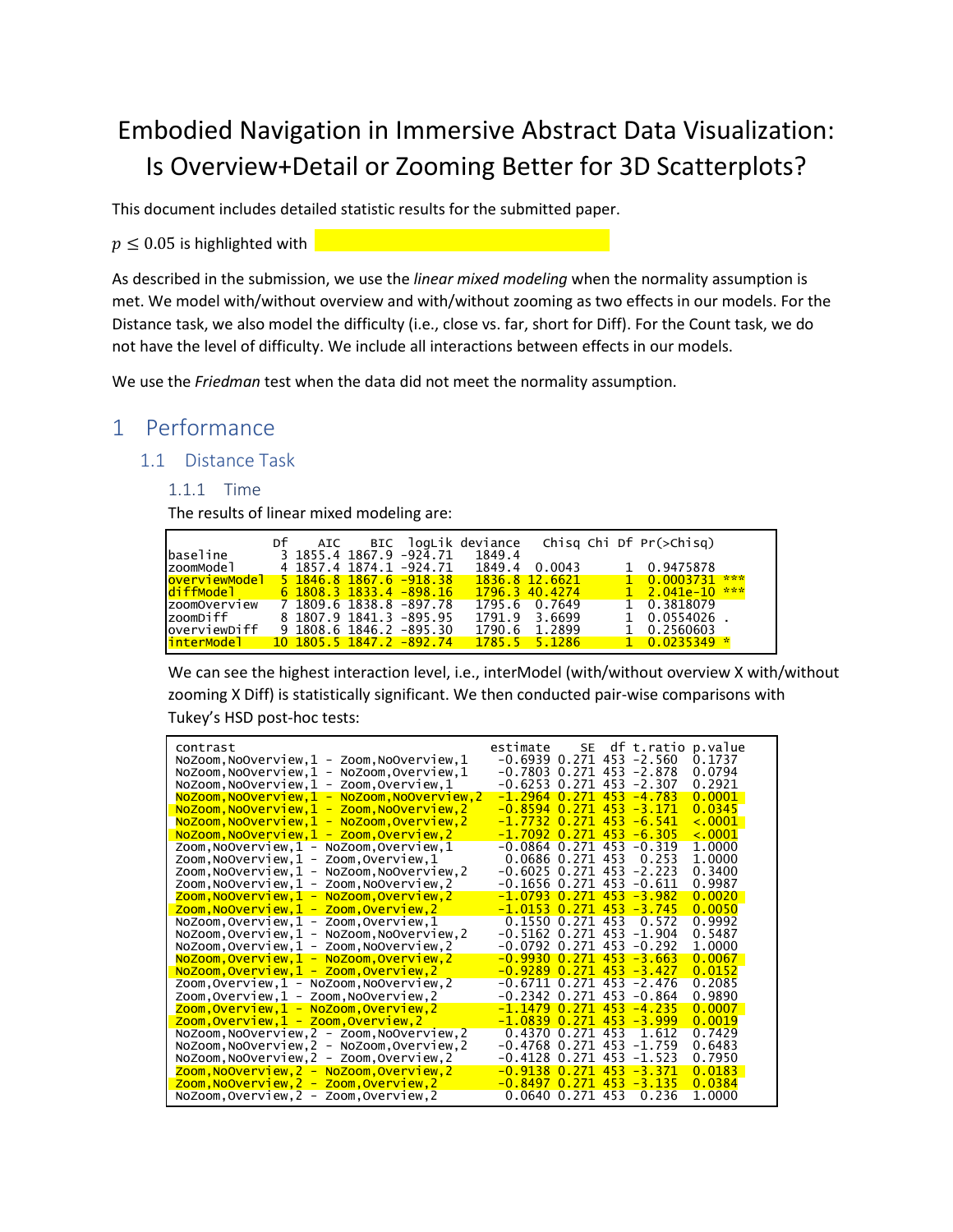We are not interesting in the comparison of different visualizations in different difficulties (e.g., NoZoom,NoOverview,1 vs. Zoom,NoOverview,2 which is Rm in close vs. Zm in far). After deleting these results, we have significant comparisons within:

NoZoom,NoOverview,1 - NoZoom,NoOverview,2 => **Rm** in close vs. far NoZoom,Overview,1 - NoZoom,Overview,2 => **RmO** in close vs. far Zoom,Overview,1 - Zoom,Overview,2 => **ZmO** in close vs. far Zoom,NoOverview,2 - NoZoom,Overview,2 => **Zm** vs. **RmO** in far Zoom,NoOverview,2 - Zoom,Overview,2 => **Zm** vs. **ZmO** in far

#### 1.1.2 Accuracy

We used Friedman test for comparing the accuracy. For the Distance-Close task:

Asymptotic Friedman Test

data: accuracy by Vis (Rm, RmO, Zm, ZmO) stratified by UserName chi-squared = 10.114, df = 3, p-value = 0.01762

The Post-hoc test:

```
$PostHoc.Test

RmO - Rm 0.03334459
Zm - Rm 0.99984650
zmO - Rm 0.76092218<br><mark>Zm - RmO</mark> 0.02670443
ZmO - RmO 0.30607470
ZmO - Zm 0.71674455
```
For the Distance-Far task:

```
 Asymptotic Friedman Test
data: accuracy by Vis (Rm, RmO, Zm, ZmO)
stratified by UserName
chi-squared = 0.15909, df = 3, p-value = 0.9839
```
#### 1.2 Count Task

#### 1.2.1 Time

We use the linear mixed modeling.

|                      | Df |  |                                 |                                      |                       |             | AIC BIC logLik deviance chisg Chi Df Pr(>Chisg) |  |
|----------------------|----|--|---------------------------------|--------------------------------------|-----------------------|-------------|-------------------------------------------------|--|
| baseline             |    |  |                                 | $3\ 1039.6\ 1050.9\ -516.81\ 1033.6$ |                       |             |                                                 |  |
| zoomModel_           |    |  | 4 1022.2 1037.3 -507.11         |                                      | 1014.2 19.3919        |             | $1 \quad 1.065e-05$ ***                         |  |
| <u>overviewModel</u> |    |  | <u>5 1018.2 1037.0 -504.10 </u> |                                      | 1008.2 6.0191         |             | $1$ 0.01415 $*$                                 |  |
| interModel           |    |  | 6 1013.7 1036.3 -500.87         |                                      | $1001.7 \quad 6.4672$ | <b>41 Z</b> | $0.01099 *$                                     |  |

We then conduct pair-wise comparison:

| Scontrasts                        |                                                                                  |                                      |  |  |
|-----------------------------------|----------------------------------------------------------------------------------|--------------------------------------|--|--|
| contrast                          |                                                                                  | estimate SE df t.ratio p.value       |  |  |
|                                   | $NoZoom, NoOverview - Zoom, NoOverview -0.88320 0.176 297 -5.014 < .0001$        |                                      |  |  |
|                                   | NoZoom,NoOverview - NoZoom,Overview -0.62575 0.176 297 -3.552 0.0025             |                                      |  |  |
|                                   | $N$ oZoom.NoOverview - Zoom.Overview   - $0.87523$ 0.176 297 -4.969 $\leq 0.001$ |                                      |  |  |
| Zoom,NoOverview - NoZoom,Overview |                                                                                  | 0.25745 0.176 297 1.462 0.4621       |  |  |
| Zoom,NoOverview - Zoom,Overview   |                                                                                  | 0.00798 0.176 297 0.045 1.0000       |  |  |
| NoZoom,Overview - Zoom,Overview   |                                                                                  | $-0.24947$ 0.176 297 $-1.416$ 0.4901 |  |  |
|                                   |                                                                                  |                                      |  |  |

#### We have significant comparisons within:

NoZoom,NoOverview - Zoom,NoOverview => **Rm** vs. **Zm** NoZoom,NoOverview - NoZoom,Overview => **Rm** vs. **RmO** NoZoom,NoOverview - Zoom,Overview => **Rm** vs. **ZmO**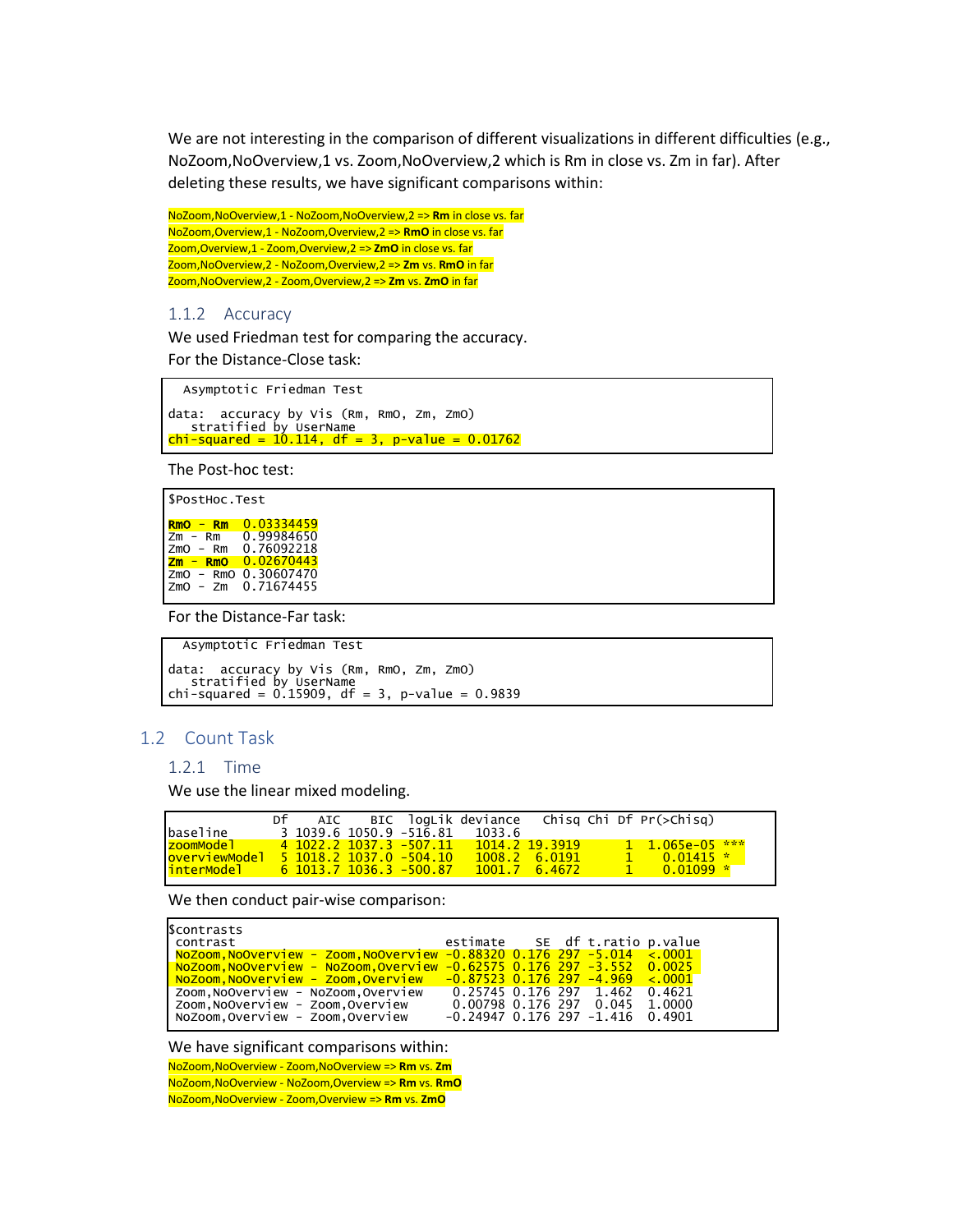## 1.2.2 Accuracy

The Post-hoc test:

Asymptotic Friedman Test

data: accuracy by Vis (Rm, RmO, Zm, ZmO) stratified by UserName chi-squared = 2.1579, df = 3, p-value = 0.5403

# 2 Interaction

## 2.1 Camera moving distance

#### 2.1.1 Distance task

We use the linear mixed modeling:

|                     |                                  |                       |                   | Df AIC BIC logLik deviance        |                | Chisg Chi Df $Pr(\geq Chisq)$       |  |
|---------------------|----------------------------------|-----------------------|-------------------|-----------------------------------|----------------|-------------------------------------|--|
| baseline            |                                  |                       |                   | 3 1115 31 1127 68 -554 66 1109 31 |                |                                     |  |
| zoomModel           | $4$ 939.65 956.14 -465.83        |                       |                   | 931 65 177 6627                   |                | $1 \times 2.2e-16$ ***              |  |
| overviewModel       | 5 939.61 960.22 -464.81          |                       |                   |                                   | 929.61 2.0402  | 1 0.15319                           |  |
| diffModel           | $6$ $913.95$ $938.69$ $-450.98$  |                       |                   |                                   | 901 95 27 6586 | $1 \quad 1 \quad 447e-07 \quad$ *** |  |
| <u>zoomOverview</u> |                                  | 889 51 918 36 -437 75 |                   | 875.51                            | 26.4456        | $1 \quad 2 \quad 711e-07 \quad$ *** |  |
| <u>zoomDiff</u>     | 8 887.02                         |                       | $920.00 - 435.51$ | 871.02                            | 4.4893         | $1 \t 0.03411*$                     |  |
| overviewDiff        | 888.30                           |                       | $925.40 - 435.15$ | 870.30                            | 0.7218         | 1 0.39555                           |  |
|                     | $10$ $885.49$ $926.72$ $-432.75$ |                       |                   | 865.49                            | 4.8045         | $0.02839*$<br>$\sim$ 1              |  |

We then conducted post-hoc test:

| Scontrasts                                       |                   |    |     |                      |                      |
|--------------------------------------------------|-------------------|----|-----|----------------------|----------------------|
| contrast                                         | estimate          | SE |     | df t.ratio p.value   |                      |
| NoZoom, NoOverview, 1 - Zoom, NoOverview, 1      | $0.9477$ 0.113    |    | 430 |                      | $8.390 \le 0.0001$   |
| NoZoom, NoOverview, 1 - NoZoom, Overview, 1      | $0.2111$ $0.113$  |    | 430 |                      | 1.869 0.5732         |
| NoZoom, NoOverview, 1 - Zoom, Overview, 1        | $0.8133$ $0.113$  |    | 430 |                      | 7.200 < 0.001        |
| NoZoom, NoOverview, 1 - NoZoom, NoOverview, 2    | $-0.6029$ 0.113   |    | 430 |                      | $-5.337 < .0001$     |
| $NoZoom, NoOverview, 1 - Zoom, NoOverview, 2$    | $0.8306$ $0.113$  |    | 430 |                      | 7.353 < .0001        |
| NoZoom, NoOverview, 1 - NoZoom, Overview, 2      | $-0.0498$ 0.113   |    | 430 |                      | $-0.441$ $0.9999$    |
| NoZoom, NoOverview, 1 - Zoom, Overview, 2        | $0.5457$ $0.113$  |    | 430 |                      | 4.831 0.0001         |
| $Zoom, NoOverview, 1 - NoZoom, Overview, 1$      | $-0.7366$ $0.113$ |    | 430 | $-6.521 \times 0001$ |                      |
| Zoom, NoOverview, 1 - Zoom, Overview, 1          | $-0.1344$ 0.113   |    | 430 |                      | -1.190 0.9346        |
| Zoom, NoOverview, 1 - NoZoom, NoOverview, 2      | $-1.5506$ 0.113   |    | 430 | $-13.727 < 0001$     |                      |
| Zoom, NoOverview, 1 - Zoom, NoOverview, 2        | $-0.1171$ 0.113   |    | 430 |                      | $-1.037$ 0.9686      |
| Zoom, NoOverview, 1 - NoZoom, Overview, 2        | $-0.9974$ 0.113   |    | 430 | $-8.831 \times 0001$ |                      |
| Zoom, NoOverview, 1 - Zoom, Overview, 2          | $-0.4020$ 0.113   |    | 430 |                      | -3.559 0.0098        |
| NoZoom, Overview, 1 - Zoom, Overview, 1          | $0.6022$ $0.113$  |    | 430 |                      | $5.331 \times 0001$  |
| $NoZoom, Overview, 1 - NoZoom, NoOverview, 2$    | $-0.8140$ 0.113   |    | 430 |                      | $-7.206 < 0001$      |
| NoZoom, Overview, 1 - Zoom, NoOverview, 2        | $0.6195$ $0.113$  |    | 430 |                      | $5.485 \times 0001$  |
| NoZoom, Overview, 1 - NoZoom, Overview, 2        | $-0.2609$ $0.113$ |    | 430 |                      | $-2.309$ 0.2908      |
| NoZoom, Overview, 1 - Zoom, Overview, 2          | 0.3346 0.113      |    | 430 |                      | 2.962 0.0634         |
| <u>Zoom, Overview, 1 - NoZoom, NoOverview, 2</u> | $-1.4161$ 0.113   |    | 430 | $-12.537 < 0001$     |                      |
| Zoom, Overview, 1 - Zoom, NoOverview, 2          | $0.0173$ $0.113$  |    | 430 |                      | 0.153 1.0000         |
| <u> Zoom, Overview, 1 - NoZoom, Overview, 2</u>  | $-0.8630$ 0.113   |    | 430 |                      | $-7.641 < 0001$      |
| Zoom, Overview, 1 - Zoom, Overview, 2            | $-0.2676$ 0.113   |    | 430 |                      | $-2.369$ 0.2593      |
| NoZoom,NoOverview,2 - Zoom,NoOverview,2          | 1 4335 0 113      |    | 430 |                      | $12.691 \times 0001$ |
| NoZoom, NoOverview, 2 - NoZoom, Overview, 2      | $0.5531$ $0.113$  |    | 430 |                      | 4.897 < 0001         |
| NoZoom, NoOverview, 2 - Zoom, Overview, 2        | 1.1485 0.113      |    | 430 | 10.168 < 0001        |                      |
| Zoom, NoOverview, 2 - NoZoom, Overview, 2        | $-0.8804$ 0.113   |    | 430 |                      | $-7.794 < 0001$      |
| Zoom, NoOverview, 2 - Zoom, Overview, 2          | $-0.2849$ $0.113$ |    | 430 |                      | -2.523 0.1887        |
| NoZoom, Overview, 2 - Zoom, Overview, 2          | $0.5954$ $0.113$  |    | 430 |                      | 5.271 < .0001        |

We again deleting the comparisons of different visualizations in different difficulties. We have significant comparisons within:

NoZoom,NoOverview,1 - Zoom,NoOverview,1 => **Rm** vs. **Zm** in close NoZoom,NoOverview,1 - Zoom,Overview,1 => **Rm** vs. **ZmO** in close Zoom,NoOverview,1 - NoZoom,Overview,1 => **Zm** vs. **RmO** in close NoZoom,Overview,1 - Zoom,Overview,1 => **RmO** vs. **ZmO** in close NoZoom,NoOverview,2 - Zoom,NoOverview,2 => **Rm** vs. **Zm** in far NoZoom,NoOverview,2 - NoZoom,Overview,2 => **Rm** vs. **RmO** in far NoZoom,NoOverview,2 - Zoom,Overview,2 => **Rm** vs. **ZmO** in far Zoom,NoOverview,2 - NoZoom,Overview,2 => **Zm** vs. **RmO** in far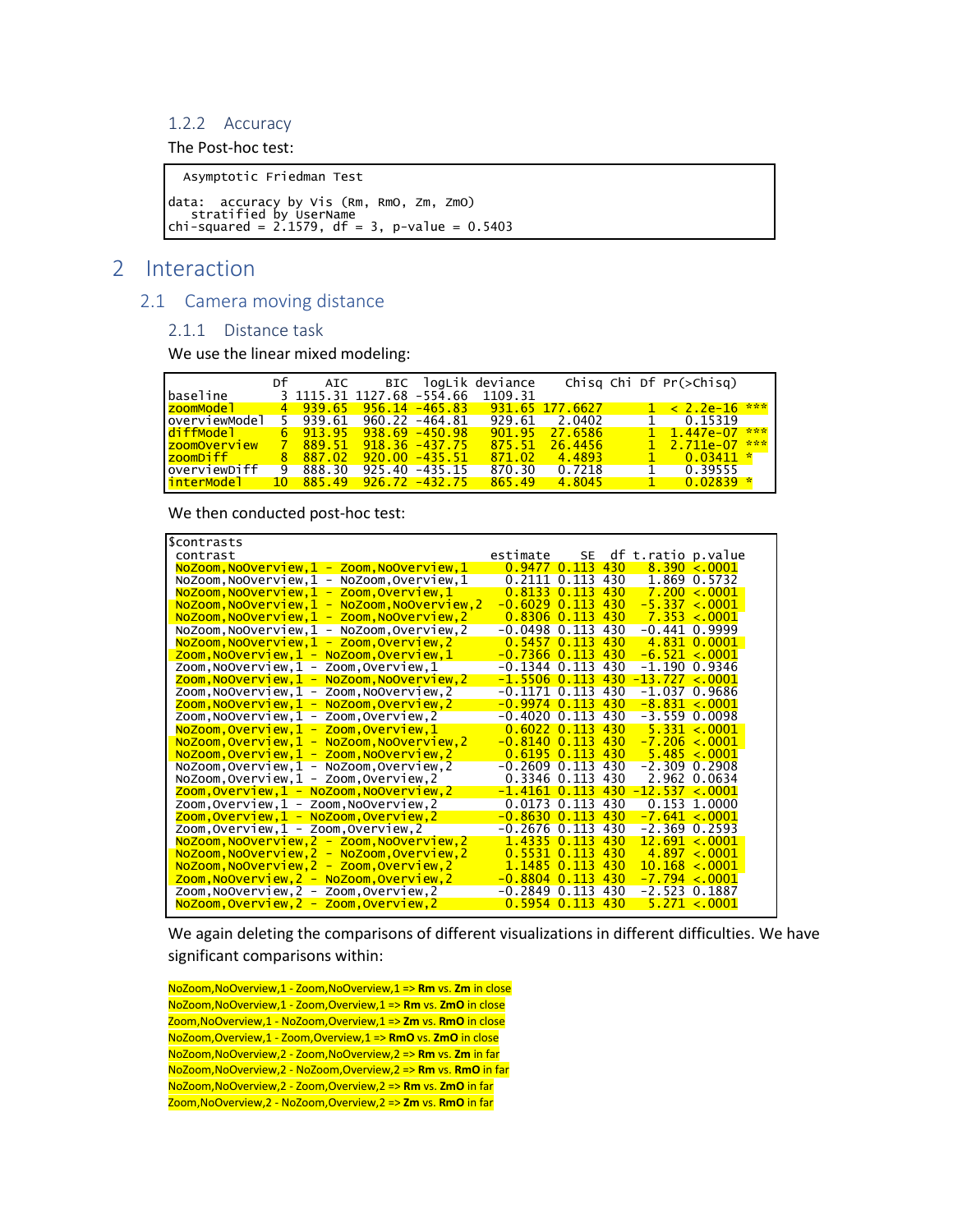NoZoom,Overview,2 - Zoom,Overview,2 => **RmO** vs. **ZmO** in far NoZoom,NoOverview,1 - NoZoom,NoOverview,2 => **Rm** in close vs. far

#### 2.1.2 Count task

We use the linear mixed modeling.

|                        | Df | AIC |                         | BIC logLik deviance |                 |                          | Chisg Chi Df Pr(>Chisg) |  |
|------------------------|----|-----|-------------------------|---------------------|-----------------|--------------------------|-------------------------|--|
| baseline               |    |     | 3 512 31 523 46 -253 16 | 506.31              |                 |                          |                         |  |
| <mark>zoomModel</mark> |    |     | 4 334 26 349 13 -163 13 |                     | 326.26 180.0494 | <u>the second proper</u> | $\sqrt{2e-16}$ ***      |  |
| overviewModel          |    |     | 5 334 53 353 12 -162 26 | 324.53              | 1.7295          |                          | 0.1885                  |  |
| linterModel            |    |     | 6 336 05 358 36 -162 03 | 324.05              | 0.4762          |                          | 0.4901                  |  |

We can see with/without zooming significantly affects the camera moving distance. The highest level of interaction model is not significant. The pair-wise comparisons reveal the same information: whether being able to zoom significantly affects the camera moving distance.

| Scontrasts                                                            |                                     |  |                                       |  |
|-----------------------------------------------------------------------|-------------------------------------|--|---------------------------------------|--|
| contrast                                                              | estimate SE df t.ratio p.value      |  |                                       |  |
| NoZoom, NoOverview - Zoom, NoOverview 0.7634 0.0654 282 11.674 < 0001 |                                     |  |                                       |  |
| NoZoom, NoOverview - NoZoom, Overview                                 |                                     |  | $-0.0289$ 0.0654 282 $-0.442$ 0.9712  |  |
| NoZoom,NoOverview - Zoom,Overview                                     | $0.6710$ 0.0654 282 $10.261$ < 0001 |  |                                       |  |
| Zoom, NoOverview - NoZoom, Overview                                   |                                     |  | $-0.7923$ 0.0654 282 $-12.115 < 0001$ |  |
| Zoom, NoOverview - Zoom, Overview                                     |                                     |  | $-0.0924$ 0.0654 282 $-1.413$ 0.4924  |  |
| NoZoom,Overview - Zoom,Overview                                       | $0.6999$ 0.0654 282 10.702 < 0001   |  |                                       |  |
|                                                                       |                                     |  |                                       |  |

We have significant comparisons within:

NoZoom,NoOverview - Zoom,NoOverview => **Rm** vs. **Zm** NoZoom,NoOverview - Zoom,Overview => **Rm** vs. **ZmO** Zoom,NoOverview - NoZoom,Overview => **Zm** vs. **RmO** NoZoom,Overview - Zoom,Overview => **RmO** vs. **ZmO**

#### 2.2 Number of interactions

## 2.2.1 Number of interactions

For the Distance task, we use the linear mixed modeling:

|               | Df | AIC |                            |               |  | BIC logLik deviance Chisg Chi Df Pr(>Chisg) |  |
|---------------|----|-----|----------------------------|---------------|--|---------------------------------------------|--|
| baseline      |    |     | 3 1151 1 1163 5 -572 57    | 1145.1        |  |                                             |  |
| zoomModel     |    |     | 4 1150.0 1166.5 -571.01    | 1142.0 3.1204 |  | 0.07732                                     |  |
| overviewModel |    |     | 5 1148.3 1168.9 -569.15    | 1138.3 3.7233 |  | 0.05366                                     |  |
| diffModel     |    |     | $6$ 1149.9 1174.6 -568.93  | 1137.9 0.4341 |  | 0.51001                                     |  |
| zoomOverview  |    |     | $7$ 1145.6 1174.5 -565.81  | 1131.66.2452  |  | $0.01245*$                                  |  |
| zoomDiff      |    |     | 8 1142 1 1175 1 -563 06    | 1126.1 5.4935 |  | 0.01909                                     |  |
| overviewDiff  |    |     | $9$ 1144 1 1181 2 -563 06  | 1126.1 0.0001 |  | 0.99219                                     |  |
| interModel    |    |     | $10$ 1142 1 1183 3 -561 06 | 1122.1 4.0109 |  | $0.04521$ *                                 |  |
|               |    |     |                            |               |  |                                             |  |

We then conducted post-hoc test:

| Scontrasts                                       |                    |     |          |                         |
|--------------------------------------------------|--------------------|-----|----------|-------------------------|
| contrast                                         | estimate           |     |          | SE df t. ratio p. value |
| $NoZoom, NoOverview, 1 - Zoom, NoOverview, 1$    | $-0.00174$ 0.149   | 430 | $-0.012$ | 1.0000                  |
| NoZoom, NoOverview, 1 - NoZoom, Overview, 1      | $0.18517$ $0.149$  | 430 | 1.244    | 0.9183                  |
| $NoZoom, NoOverview, 1 - Zoom, Overview, 1$      | $0.10544$ 0.149    | 430 | 0.708    | 0.9967                  |
| NoZoom, NoOverview, 1 - NoZoom, NoOverview, 2    | $-0.37144$ 0.149   | 430 | $-2.495$ | 0.2003                  |
| NoZoom, NoOverview, 1 - Zoom, NoOverview, 2      | $0.27207$ 0.149    | 430 | 1.828    | 0.6016                  |
| NoZoom, NoOverview, 1 - NoZoom, Overview, 2      | 0.10871 0.149      | 430 | 0.730    | 0.9961                  |
| NoZoom, NoOverview, 1 - Zoom, Overview, 2        | 0.08136 0.149      | 430 | 0.547    | 0.9994                  |
| Zoom,NoOverview,1 - NoZoom,Overview,1            | 0.18691 0.149      | 430 | 1.255    | 0.9144                  |
| Zoom, NoOverview, 1 - Zoom, Overview, 1          | 0.10718 0.149      | 430 | 0.720    | 0.9964                  |
| Zoom, NoOverview, 1 - NoZoom, NoOverview, 2      | $-0.36970$ 0.149   | 430 | $-2.483$ | 0.2053                  |
| Zoom, NoOverview, 1 - Zoom, NoOverview, 2        | 0.27381 0.149      | 430 | 1.839    | 0.5936                  |
| Zoom, NoOverview, 1 - NoZoom, Overview, 2        | $0.11045$ 0.149    | 430 | 0.742    | 0.9956                  |
| Zoom, NoOverview, 1 - Zoom, Overview, 2          | $0.08310$ $0.149$  | 430 | 0.558    | 0.9993                  |
| $NoZoom, Overview, 1 - Zoom, Overview, 1$        | $-0.07972$ 0.149   | 430 | $-0.536$ | 0.9995                  |
| NoZoom, Overview, 1 - NoZoom, NoOverview, 2      | $-0.55661$ $0.149$ | 430 | $-3.739$ | 0.0051                  |
| NoZoom, Overview, 1 - Zoom, NoOverview, 2        | 0.086900.149       | 430 | 0.584    | 0.9991                  |
| NoZoom, Overview, 1 - NoZoom, Overview, 2        | $-0.07646$ 0.149   | 430 | $-0.514$ | 0.9996                  |
| NoZoom, Overview, 1 - Zoom, Overview, 2          | $-0.10381$ $0.149$ | 430 | $-0.697$ | 0.9970                  |
| <u>Zoom, Overview, 1 - NoZoom, NoOverview, 2</u> | $-0.47689$ 0.149   | 430 | $-3.203$ | 0.0313                  |
| Zoom, Overview, 1 - Zoom, NoOverview, 2          | $0.16663$ 0.149    | 430 | 1.119    | 0.9524                  |
| Zoom, Overview, 1 - NoZoom, Overview, 2          | 0.00327 0.149      | 430 | 0.022    | 1.0000                  |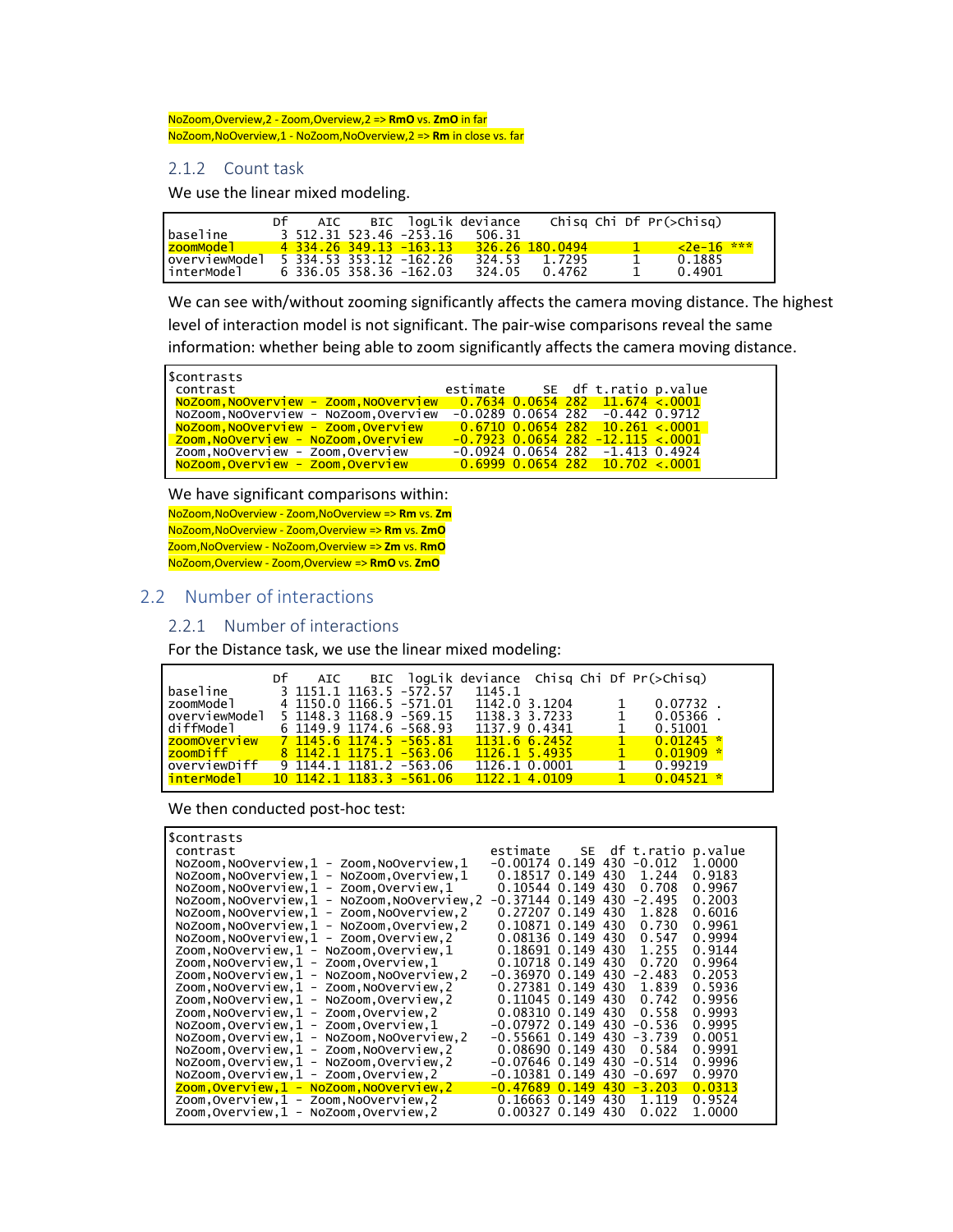| Zoom.Overview,1 - Zoom,Overview,2           | $-0.02408$ 0.149 430 $-0.162$ 1.0000     |
|---------------------------------------------|------------------------------------------|
| NoZoom, NoOverview, 2 - Zoom, NoOverview, 2 | 0.64351 0.149 430 4.323 0.0005           |
| NoZoom.NoOverview.2 - NoZoom.Overview.2     | $0.48015$ 0.149 430 3.225 0.0293         |
| NoZoom, NoOverview, 2 - Zoom, Overview, 2   | $0.45281$ $0.149$ $430$ $3.042$ $0.0506$ |
| Zoom.NoOverview,2 - NoZoom,Overview,2       | $-0.16336$ 0.149 430 $-1.097$ 0.9572     |
| Zoom,NoOverview,2 - Zoom,Overview,2         | $-0.19071$ 0.149 430 $-1.281$ 0.9056     |
| NoZoom.Overview, 2 - Zoom, Overview, 2      | $-0.02735$ 0.149 430 $-0.184$ 1.0000     |

We have significant comparisons within:

NoZoom,NoOverview,2 - Zoom,NoOverview,2 => **Rm** vs. **Zm** in far. NoZoom,NoOverview,2 - NoZoom,Overview,2 => **Rm** vs. **RmO** in far.

For the Count task.

|  |    |     |                         |                                                    |              | $Pr($ >Chisg $)$                                                                                |
|--|----|-----|-------------------------|----------------------------------------------------|--------------|-------------------------------------------------------------------------------------------------|
|  |    |     | 841.24                  |                                                    |              |                                                                                                 |
|  |    |     |                         |                                                    |              | ***<br>$< 2.2e-16$                                                                              |
|  |    |     |                         |                                                    |              | 0.3909                                                                                          |
|  |    |     |                         |                                                    |              | $0.000001513$ ***                                                                               |
|  | Df | AIC | 5 746.05 764.64 -368.03 | 3 847.24 858.39 -420.62<br>4 744.79 759.66 -368.39 | 736.05 0.736 | BIC loqLik deviance - Chisq Chi Df<br>$736.79$ 104.446<br>6 724 92 747 22 -356 46 712 92 23 131 |

Pair-wise comparisons:

| Scontrasts                                       |                                  |  |                                           |  |
|--------------------------------------------------|----------------------------------|--|-------------------------------------------|--|
| contrast                                         | estimate SE df t. ratio p. value |  |                                           |  |
| <mark>NoZoom.NoOverview - Zoom.NoOverview</mark> |                                  |  | <u>-1.395 0.119 282 -11.691 &lt;.0001</u> |  |
| NoZoom,NoOverview - NoZoom,Overview              |                                  |  | $-0.337$ 0.119 282 $-2.824$ 0.0560        |  |
| <u>  NoZoom,NoOverview - Zoom,Overview</u>       |                                  |  | $-0.908$ 0.119 282 $-7.609$ < 0001        |  |
| <mark>  Zoom,NoOverview - NoZoom,Overview</mark> |                                  |  | $1.058$ 0.119 282 8.867 < 0001            |  |
| <mark>  Zoom,NoOverview - Zoom,Overview</mark>   | $0.487$ 0.119 282 $0.082$ 0.0003 |  |                                           |  |
| <mark>  NoZoom,Overview - Zoom,Overview</mark>   |                                  |  | $-0.571$ 0.119 282 $-4.785$ < 0001        |  |
|                                                  |                                  |  |                                           |  |

#### We have significant comparisons within:

NoZoom,NoOverview - Zoom,NoOverview => **Rm** vs. **Zm** NoZoom,NoOverview - Zoom,Overview => **Rm** vs. **ZmO** Zoom,NoOverview - NoZoom,Overview => **Zm** vs. **RmO** Zoom,NoOverview - Zoom,Overview => **Zm** vs. **ZmO** NoZoom,Overview - Zoom,Overview => **RmO** vs. **ZmO**

## 2.2.2 Number of teleportation

For the Distance task, we use linear mixed modeling:

|                        | Df | AIC.                              | BIC |                   | logLik deviance                         |         |  | Chisg Chi Df $Pr(\geq Chisq)$ |  |
|------------------------|----|-----------------------------------|-----|-------------------|-----------------------------------------|---------|--|-------------------------------|--|
| lbaseline              |    | 3 1207.90 1220.27 -600.95         |     |                   | 1201.90                                 |         |  |                               |  |
| <mark>zoomModel</mark> |    |                                   |     |                   | 4 982.11 998.60 -487.06 974.11 227.7892 |         |  | $1 < 2.2e-16$ ***             |  |
| loverviewModel         |    | 5 984.09 1004.70 -487.04          |     |                   | 974.09                                  | 0.0275  |  | 0.86826                       |  |
| ldiffModel             |    | $6\quad 984.63\ 1009.37\ -486.32$ |     |                   | 972.63                                  | 1.4551  |  | 0.22771                       |  |
| IzoomOverview'         |    | 7 955.62 984.47 -470.81           |     |                   | 941.62                                  | 31.0157 |  | $1\quad 2.559e-08$ ***        |  |
| IzoomDiff I            |    | 8 951.57                          |     | $984.55 - 467.79$ | 935.57                                  | 6.0439  |  | $0.01395*$                    |  |
| loverviewDiff          | -9 | 951.12                            |     | $988.22 - 466.56$ | 933.12                                  | 2.4528  |  | 0.11732                       |  |
| linterModel            | 10 | 952.32                            |     | $993.55 - 466.16$ | 932.32                                  | 0.7979  |  | 0.37173                       |  |

If we check the zoomOverview model with pair-wise comparisons:

| l <mark>NoZoom.NoOverview - Zoom.NoOverview</mark><br>$1.429$ 0.086 433 16.622 < 0001<br>NoZoom,NoOverview - NoZoom,Overview<br>$0.333$ 0.086 433 3.869 0.0007<br>$1.076$ 0.086 433 12.510 < 0001<br>$-1.096$ 0.086 433 $-12.753$ < 0001<br>$-0.353$ 0.086 433 $-4.112$ 0.0003<br><mark>  Zoom,NoOverview - Zoom,Overview</mark> | scontrasts!<br>l contrast                      | estimate SE df t.ratio p.value |  |  |
|----------------------------------------------------------------------------------------------------------------------------------------------------------------------------------------------------------------------------------------------------------------------------------------------------------------------------------|------------------------------------------------|--------------------------------|--|--|
|                                                                                                                                                                                                                                                                                                                                  |                                                |                                |  |  |
|                                                                                                                                                                                                                                                                                                                                  | NoZoom,NoOverview - Zoom,Overview              |                                |  |  |
|                                                                                                                                                                                                                                                                                                                                  | <mark>Zoom,NoOverview - NoZoom,Overview</mark> |                                |  |  |
| $0.743\,0.086\,433\phantom{00}8.641<.0001$                                                                                                                                                                                                                                                                                       | NoZoom,Overview - Zoom,Overview                |                                |  |  |

We have significant comparisons within:

NoZoom,NoOverview - Zoom,NoOverview => **Rm** vs. **Zm** NoZoom,NoOverview - NoZoom,Overview => **Rm** vs. **RmO** NoZoom,NoOverview - Zoom,Overview => **Rm** vs. **ZmO** Zoom,NoOverview - NoZoom,Overview => **Zm** vs. **RmO** Zoom,NoOverview - Zoom,Overview => **Zm** vs. **ZmO** NoZoom,Overview - Zoom,Overview => **RmO** vs. **ZmO**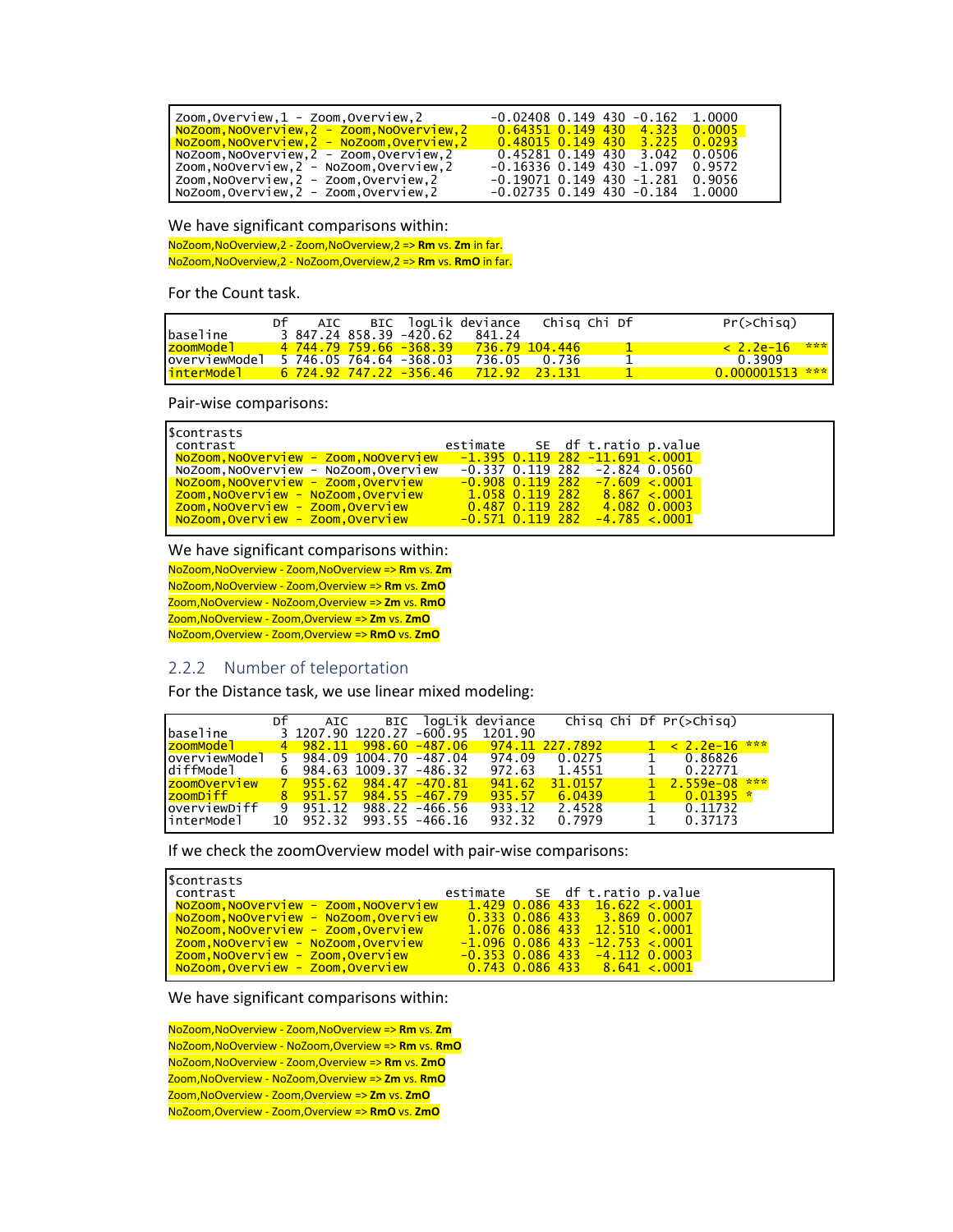For the Count task, we use linear mixed modeling:

|                                                                                 | Df |  |                         | AIC BIC logLik deviance chisg Chi Df $Pr(\geq Chisq)$ |  |          |                         |  |
|---------------------------------------------------------------------------------|----|--|-------------------------|-------------------------------------------------------|--|----------|-------------------------|--|
| baseline                                                                        |    |  | 3 686 35 697 50 -340 17 | 680.35                                                |  |          |                         |  |
| <u>  zoomMode]           4  609.72  624.59  -300.86     601.72  78.6232    </u> |    |  |                         |                                                       |  |          | $1 < 2.2$ e-16 ***      |  |
|                                                                                 |    |  |                         |                                                       |  |          | $1\quad 5.718$ e-08 *** |  |
|                                                                                 |    |  |                         |                                                       |  | $\sim$ 1 | 0.6557                  |  |

We can see both with/without overview and with/without zooming affect the number of teleportation. Pair-wise comparisons also confirm:

| Scontrasts                                     |                                |  |                                      |  |
|------------------------------------------------|--------------------------------|--|--------------------------------------|--|
| l contrast                                     | estimate SE df t.ratio p.value |  |                                      |  |
|                                                |                                |  |                                      |  |
| <u>  NoZoom,NoOverview - NoZoom,Overview</u>   |                                |  | -0.337 0.0934 282 -3.606 0.0021      |  |
| <u>  NoZoom,NoOverview - Zoom,Overview</u>     |                                |  | $0.292$ 0.0934 282 $-3.130$ 0.0103   |  |
| <u>  Zoom,NoOverview - NoZoom,Overview</u>     |                                |  | $-1.025$ 0.0934 282 $-10.970$ < 0001 |  |
| <mark>  Zoom,NoOverview - Zoom,Overview</mark> |                                |  | -0.396 0.0934 282 -4.233 0.0002      |  |
| NoZoom,Overview - Zoom,Overview                |                                |  | $0.629$ 0.0934 282 $6.736 < 0.001$   |  |
|                                                |                                |  |                                      |  |

We have significant comparisons within:

NoZoom,NoOverview - Zoom,NoOverview => **Rm** vs. **Zm** NoZoom,NoOverview - NoZoom,Overview => **Rm** vs. **RmO** NoZoom,NoOverview - Zoom,Overview => **Rm** vs. **ZmO** Zoom,NoOverview - NoZoom,Overview => **Zm** vs. **RmO** Zoom,NoOverview - Zoom,Overview => **Zm** vs. **ZmO** NoZoom,Overview - Zoom,Overview => **RmO** vs. **ZmO**

#### 2.2.3 Number of zooming interactions

For the Distance task, we use linear mixed modeling:

|                                        | Df |  |                         |               |  |              | AIC BIC logLik deviance Chisg Chi Df $Pr(\geq Chisq)$ |
|----------------------------------------|----|--|-------------------------|---------------|--|--------------|-------------------------------------------------------|
| lbaseline                              |    |  | 3 582.45 592.74 -288.23 | 576.45        |  |              |                                                       |
| loverviewModel 4 583.76 597.48 -287.88 |    |  |                         | 575.76 0.6920 |  | $\mathbf{1}$ | 0.4055                                                |
| ldiffModel                             |    |  | 5 585 11 602 26 -287 56 | 575.11 0.6464 |  | -1           | 0.4214                                                |
| linterModel                            |    |  | 6 585 08 605 66 -286 54 | 573.08 2.0308 |  |              | 0.1541                                                |

For the Count task, we use linear mixed modeling as well:

|                                                      |  |  |                                |  | AIC BIC logLik deviance Chisg Chi Df Pr(>Chisg) |
|------------------------------------------------------|--|--|--------------------------------|--|-------------------------------------------------|
| lbaseline                                            |  |  | 3 413.75 422.82 -203.87 407.75 |  |                                                 |
| loverviewMode] 4 388.58 400.67 -190.29 380.58 27.169 |  |  |                                |  | $10.0000001864$ ***                             |

There is a significant difference between **ZmO** and **Zm**.

#### 2.3 Overview usage

2.3.1 Percentage of time looking at the overview

For the Distance task, we use linear mixed modeling:

|                                                                                                          | Df |  |                                |                                                  |              | AIC BIC logLik deviance chisg Chi Df Pr(>Chisg) |  |
|----------------------------------------------------------------------------------------------------------|----|--|--------------------------------|--------------------------------------------------|--------------|-------------------------------------------------|--|
| baseline                                                                                                 |    |  | 3 79.985 90.273 -36.992 73.985 |                                                  |              |                                                 |  |
| $v$ isModel                                                                                              |    |  |                                | <u>4 -52.453 -38.736 30.226 -60.453 134.4376</u> |              | <b>1</b> $\lt$ 2e-16 ***                        |  |
|                                                                                                          |    |  |                                |                                                  | $\mathbf{1}$ | 0.23467                                         |  |
| diffModel 5 -51.865 -34.719 30.933 -61.865 1.4123<br> interModel 6 -55.437 -34.861 33.719 -67.437 5.5718 |    |  |                                |                                                  |              | $1 \t 0.01825$ *                                |  |

Pairwise comparisons reveal:

| Scontrasts |                                                              |  |  |
|------------|--------------------------------------------------------------|--|--|
| l contrast |                                                              |  |  |
|            | $R$ mO, $1$ - ZmO, $1$ 0.2997 0.0368 206 $8.136 < 0001$      |  |  |
|            | $RMO, 1 - RMO, 2 -0.0926 0.0368 206 -2.515 0.0605$           |  |  |
|            | $R$ mO, $1$ - ZmO, $2$ $0.3299$ 0.0368 206 $8.958$ <.0001    |  |  |
|            | <u>  zmo,1 - Rmo,2  -0.3923 0.0368 206 -10.652 &lt;.0001</u> |  |  |
|            | ZmO.1 - ZmO.2   0.0302 0.0368 206   0.821 0.8444             |  |  |
|            | $R$ mO,2 - ZmO,2 0.4226 0.0368 206 11.473 < 0001             |  |  |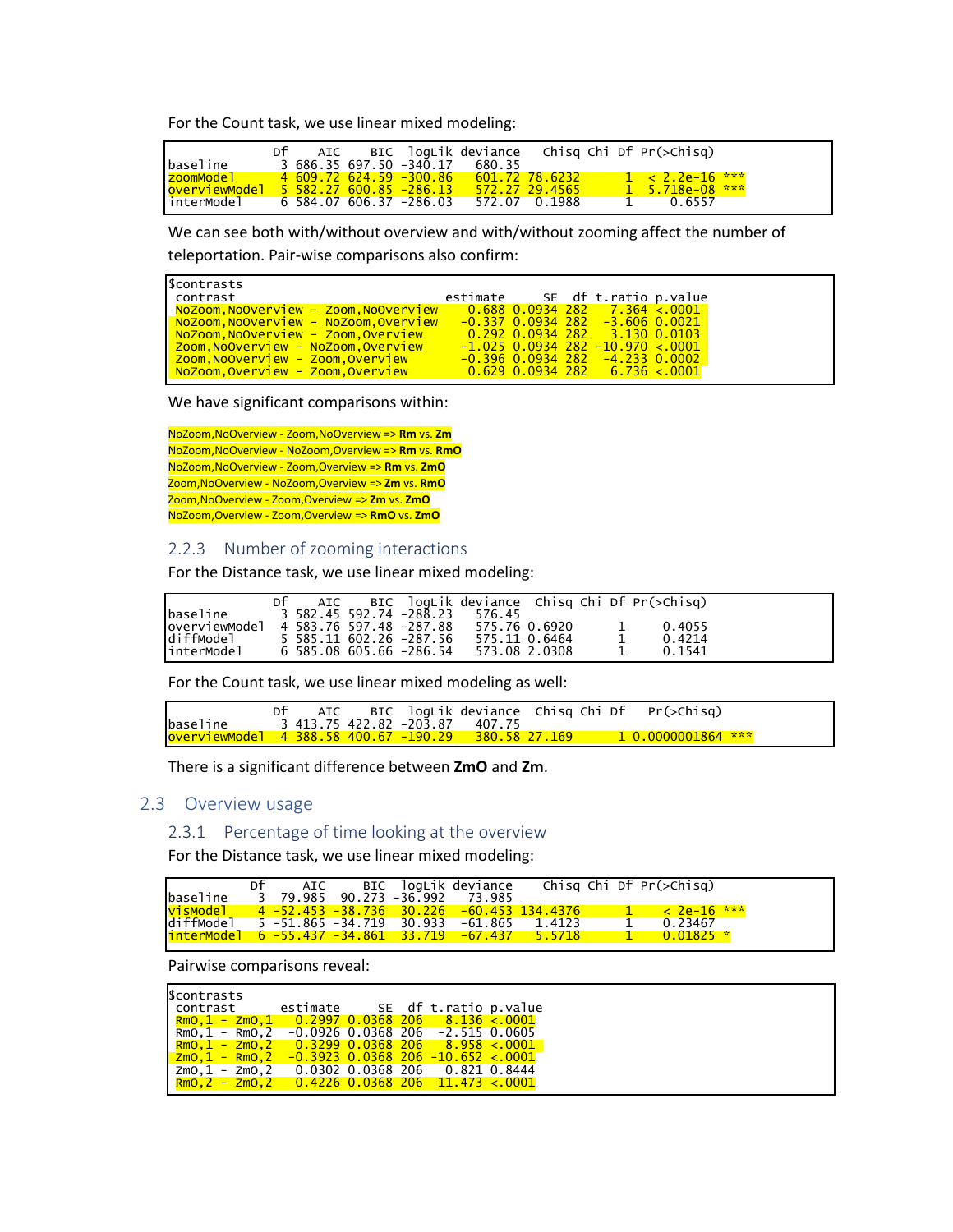For the Count task, we also use the linear mixed modeling:

 Df AIC BIC logLik deviance Chisq Chi Df Pr(>Chisq) baseline 3 -203.64 -194.57 104.82 -209.64<br><mark>visModel 4 -240.01 -227.91 124.00 -248.01 38.368 1 1 5.859e-10 \*\*\*</mark>

The result indicates a significant difference between **RmO** and **ZmO**.

# 3 User rankings and ratings

## 3.1 Ranking

For the Distance task, we use the Friedman test:

Asymptotic Friedman Test

```
data: rank by vis (Rm, RmO, Zm, ZmO)
      stratified by user
chi-squared = 12.06, df = 3, p-value = 0.00718
```
Post-hoc comparisons:

\$PostHoc.Test RmO - Rm 0.049722415 Zm - Rm 0.005363617 ZmO - Rm 0.203561935 Zm - RmO 0.883087957 ZmO - RmO 0.928187875 ZmO - Zm 0.532752114

For the Count task, we again use the Friedman test:

```
Asymptotic Friedman Test
```
 data: rank by vis (Rm, RmO, Zm, ZmO) stratified by user<br>chi-squared = 15.66, df = 3, p-value =  $0.001331$ 

Post-hoc comparisons:

\$PostHoc.Test RmO - Rm 0.6110631288 Zm - Rm 0.0008571373 ZmO - Rm 0.0419198741 Zm - RmO 0.0496862951 ZmO - RmO 0.6881364555 ZmO - Zm 0.4559519472

#### 3.2 Overall usability

We use Friedman test:

Asymptotic Friedman Test

data: rank by vis (Rm, RmO, Zm, ZmO) stratified by user chi-squared <sup>=</sup> 19.732, df <sup>=</sup> 3, p-value <sup>=</sup> 0.0001929

Post-hoc comparisons:

| SPostHoc.Test                                                                                                         |                                                 |
|-----------------------------------------------------------------------------------------------------------------------|-------------------------------------------------|
| <b>R<sub>mO</sub></b><br>Rm<br>$\overline{\phantom{0}}$<br> Zm <br>Rm<br><b>ZmO</b><br>Rm<br>$\overline{\phantom{0}}$ | 0.002310403<br>0.000212506<br>0.026041899       |
| Izm<br>RmO<br>$\overline{\phantom{a}}$<br><b>Izmo</b><br>Izmo<br>Zm<br>$\overline{\phantom{a}}$                       | 0.950659143<br>- RmO 0.883035785<br>0.582421851 |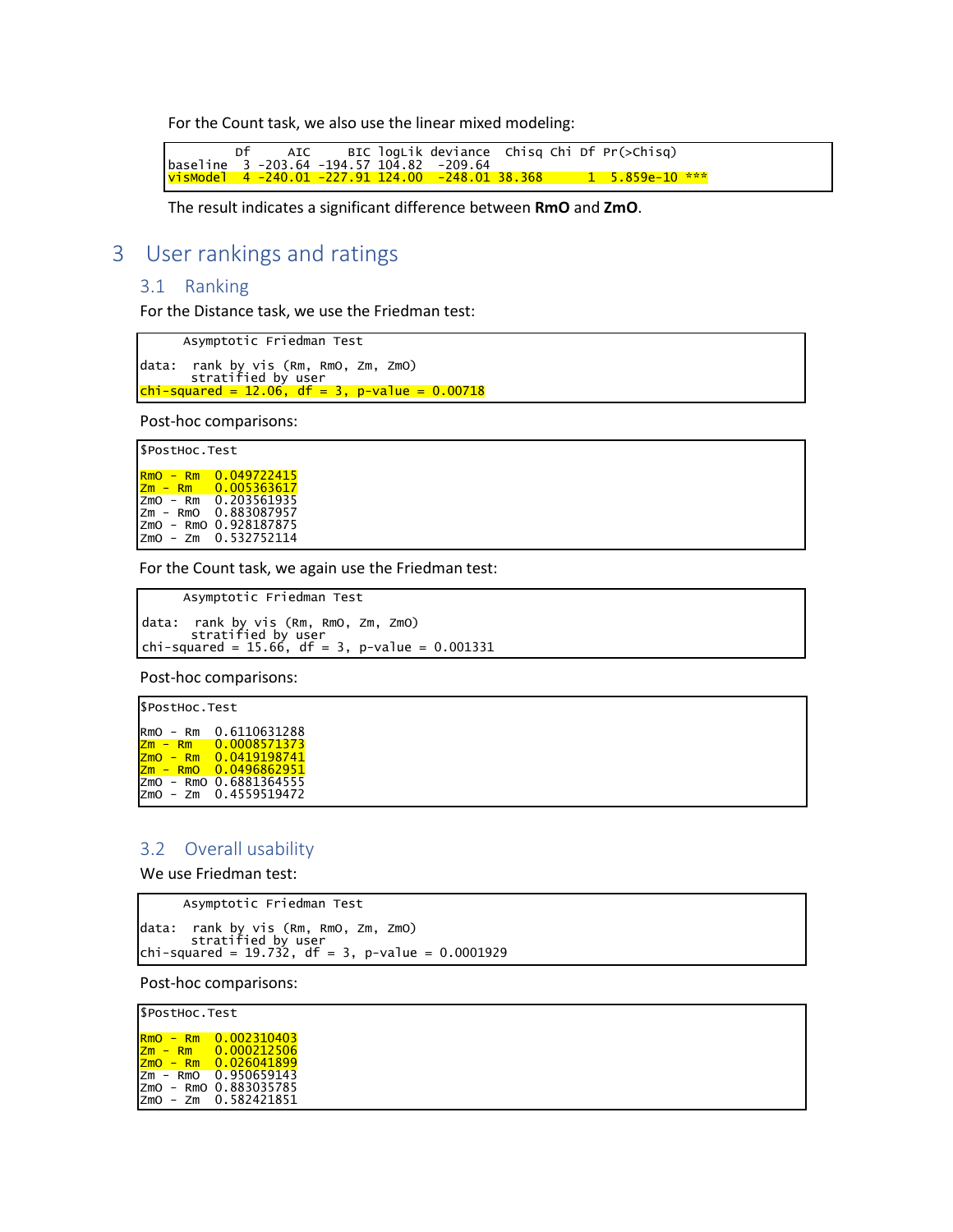#### 3.3 Ratings

#### 3.3.1 Confidence

For the Distance task, we use the Friedman test:

Asymptotic Friedman Test data: rank by vis (Rm, RmO, Zm, ZmO) stratified by user chi-stratified by user<br><mark>chi-squared = 11.265, df = 3, p-value = 0.01038</mark>

Post-hoc comparisons:

\$PostHoc.Test

 RmO - Rm 0.008155308 Zm - Rm 0.092222825 ZmO - Rm 0.078024309 Zm - RmO 0.832565609 ZmO - RmO 0.865691589 ZmO - Zm 0.999874506

For the Count task, we again use Friedman test:

```
Asymptotic Friedman Test
data: rank by vis (Rm, RmO, Zm, ZmO)
   stratified by user
chi-squared = 5.3636, df = 3, p-value = 0.147
```
#### 3.3.2 Physical demanding

For the Distance task, we use the Friedman test:

```
Asymptotic Friedman Test
data: rank by vis (Rm, RmO, Zm, ZmO)
stratified by user
chi-squared = 17.891, df = 3, p-value = 0.0004633
```
Post-hoc comparisons:

\$PostHoc.Test RmO - Rm 0.0160951833 Zm - Rm 0.0005098434 ZmO - Rm 0.0079289380 Zm - RmO 0.7711237171 ZmO - RmO 0.9961436807 ZmO - Zm 0.8809787869

For the Count task, we again use Friedman test:

```
Asymptotic Friedman Test
data: rank by vis (Rm, RmO, Zm, ZmO)
stratified by user
chi-squared = 32.419, df = 3, p-value = 0.0000004271
```
Post-hoc comparisons:

\$PostHoc.Test

```
RmO - Rm 0.193350052196
Zm - Rm 0.000044940036
ZmO - Rm 0.000004655783
Zm - RmO 0.045553502612
<mark>zmO - RmO 0.017381216517</mark><br>zmO - zm  0.986207801596
```